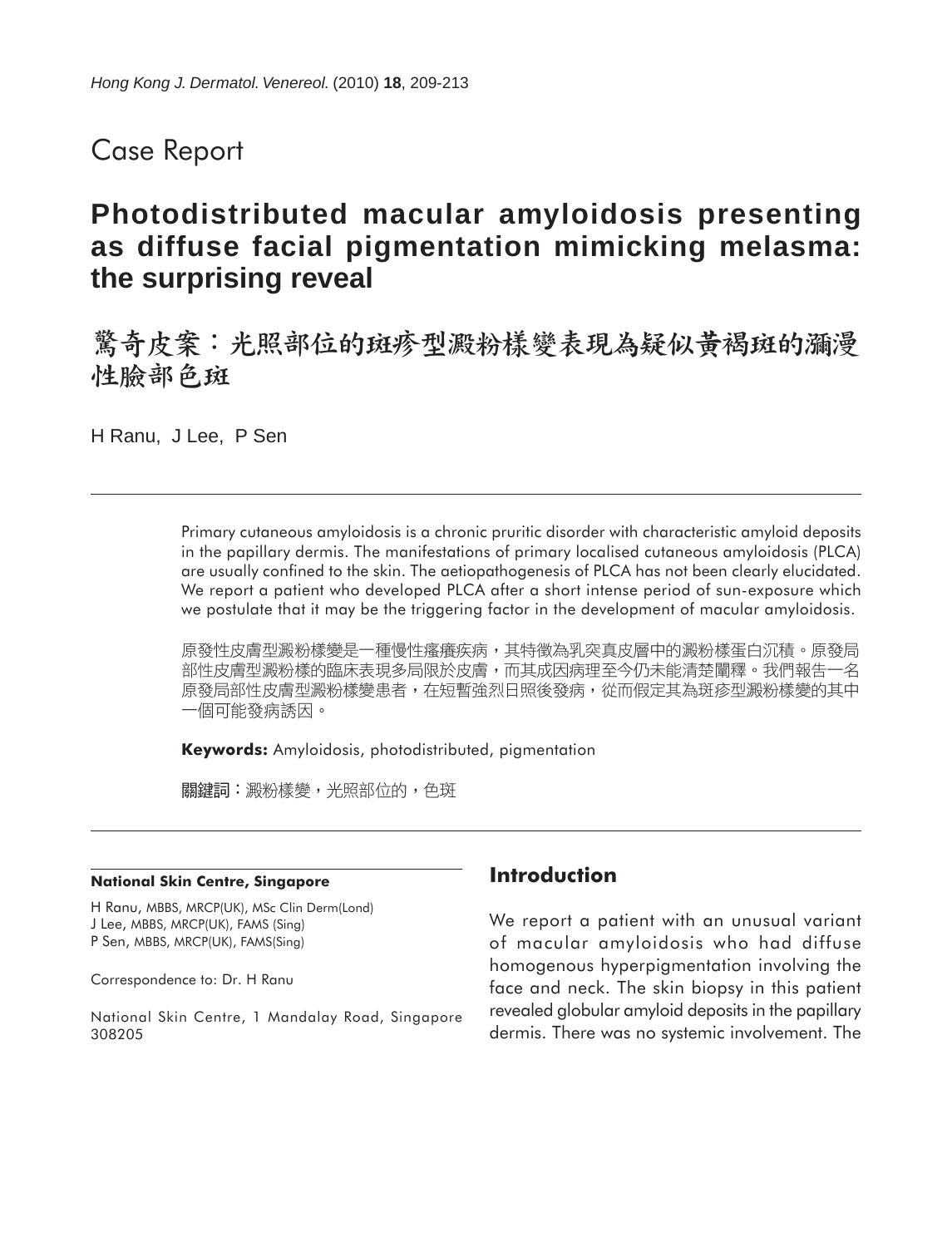rash in this patient could easily have been confused with hyperpigmentation caused by cutaneous inflammation, drugs and endocrine disorders.

#### **Case report**

A 53-year-old lady of Indian origin presented to the National Skin Centre, Singapore with a fiveyear history of evolving dark patches over her face. She distinctly recalled developing a rash over her face after significant sun-exposure without wearing any sunblock while on holiday in Venice. Over the next few years the skin over her face and neck gradually darkened. There was no history of stinging, itching, burning or pain, nor had there been any preceding redness. There was no history of photosensitivity. She described no family history of similar pigmentary problems. She had been taking atenolol for the past three years and premarin (conjugated oestrogens) which she had been on for four years. The pigmentation preceded the commencement of the drugs. She did not take any supplements except for cod liver oil and multivitamins. She gave no history of contactants and denied constant rubbing of her face. There was no history of atopy and she was otherwise well.

Clinical examination revealed Fitzpatrick skin type V. There were patches of ill-defined, pigmented areas over her forehead, cheeks and chin (Figures 1, 2, 3). Areas of sparing were noted over the submental region, postauricular area and upper lip. There was no macroglossia, hepatosplenomegaly or purpura. There was no darkening of the palmar creases. At this point the differentials of lichen planus pigmentosus, melasma, drug-induced pigmentation and phototoxic contact dermatitis were considered.

A skin biopsy was performed which showed superficial and perifollicular infiltrates of lymphocytes associated with focal basal vacuolar alteration confined to the hair follicle



**Figure 1.** Diffuse brown to black pigmentation seen over the face and neck of the patient.



Figure 2. Brown to black patchy pigmentation over the forehead, nose, cheeks and chin with sparing of the upper lip, submental area and postauricular areas. The scalp was uninvolved.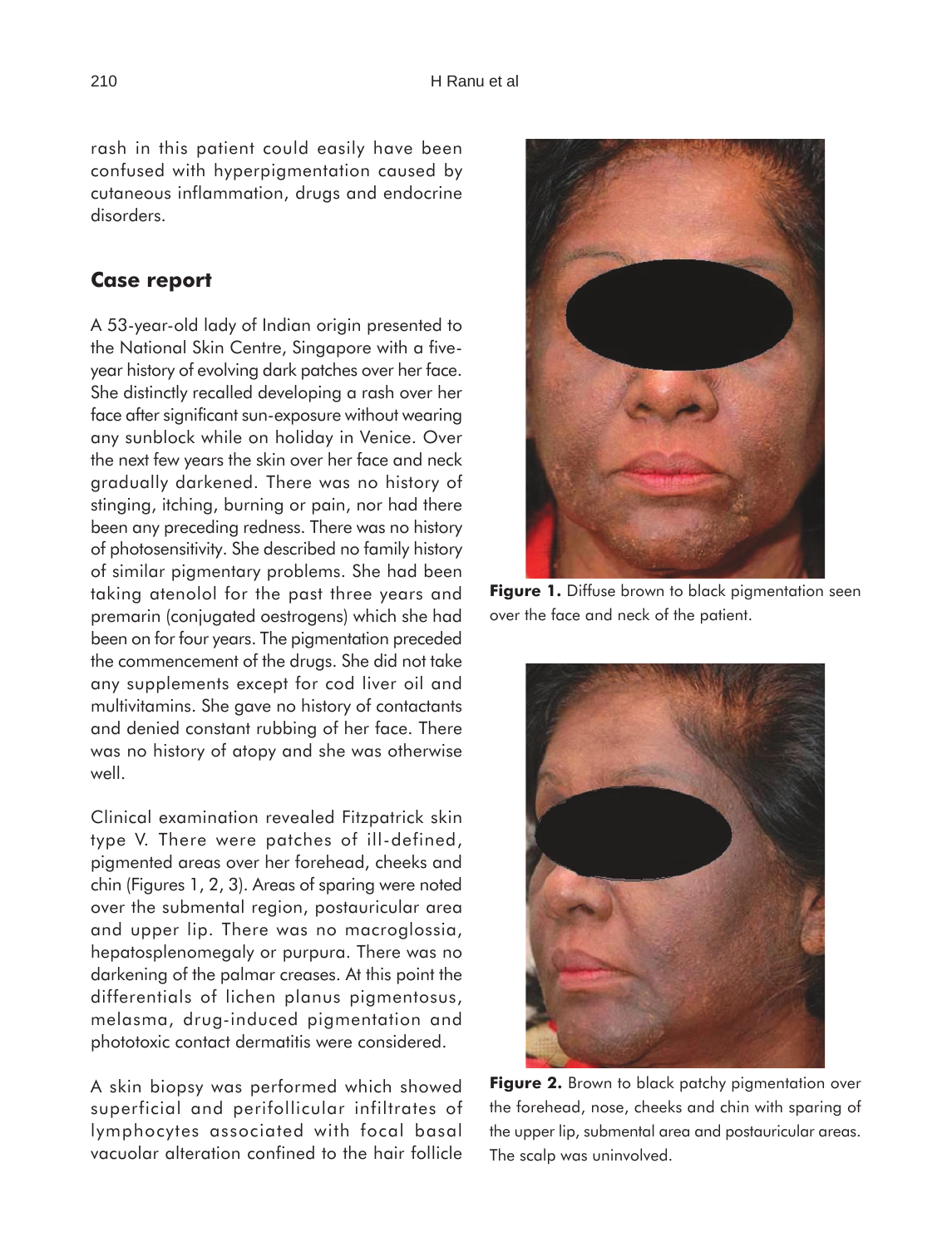epithelium (Figure 4). There was marked melanin incontinence and increased number of melanophages in the upper dermis. Aggregates of eosinophilic globules were seen in the papillary dermis which stained positively with Congo red and showed apple green birefringence on

polarised light confirming the presence of amyloid (Figures 5 and 6). The areas of interface dermatitis were largely confined to the hair follicles and did not correspond to the areas of amyloid deposition. There was no amyloid seen around dermal blood vessels.



**Figure 3.** Close up view of the brownish black pigmented patches over the cheeks extending onto the ears.



**Figure 5.** Biopsy specimen from the face of the patient showing globular aggregates in the upper dermis staining bright red with Congo red (Congo red stain, Original magnification x 200).



**Figure 4.** Skin biopsy from the face of the patient showing pigmentary incontinence, melanophages in the papillary dermis, superficial dermal lymphocytic infiltrate and eosinophilic globules in the papillary dermis. Basal vacuolar alteration is confined to the follicular epithelium (H&E, Original magnification x 100).



**Figure 6.** These globular aggregates show positive apple-green birefringence when stained with Congo red, under polarised microscopy (Congo red stain with polarised light, Original magnification x 200).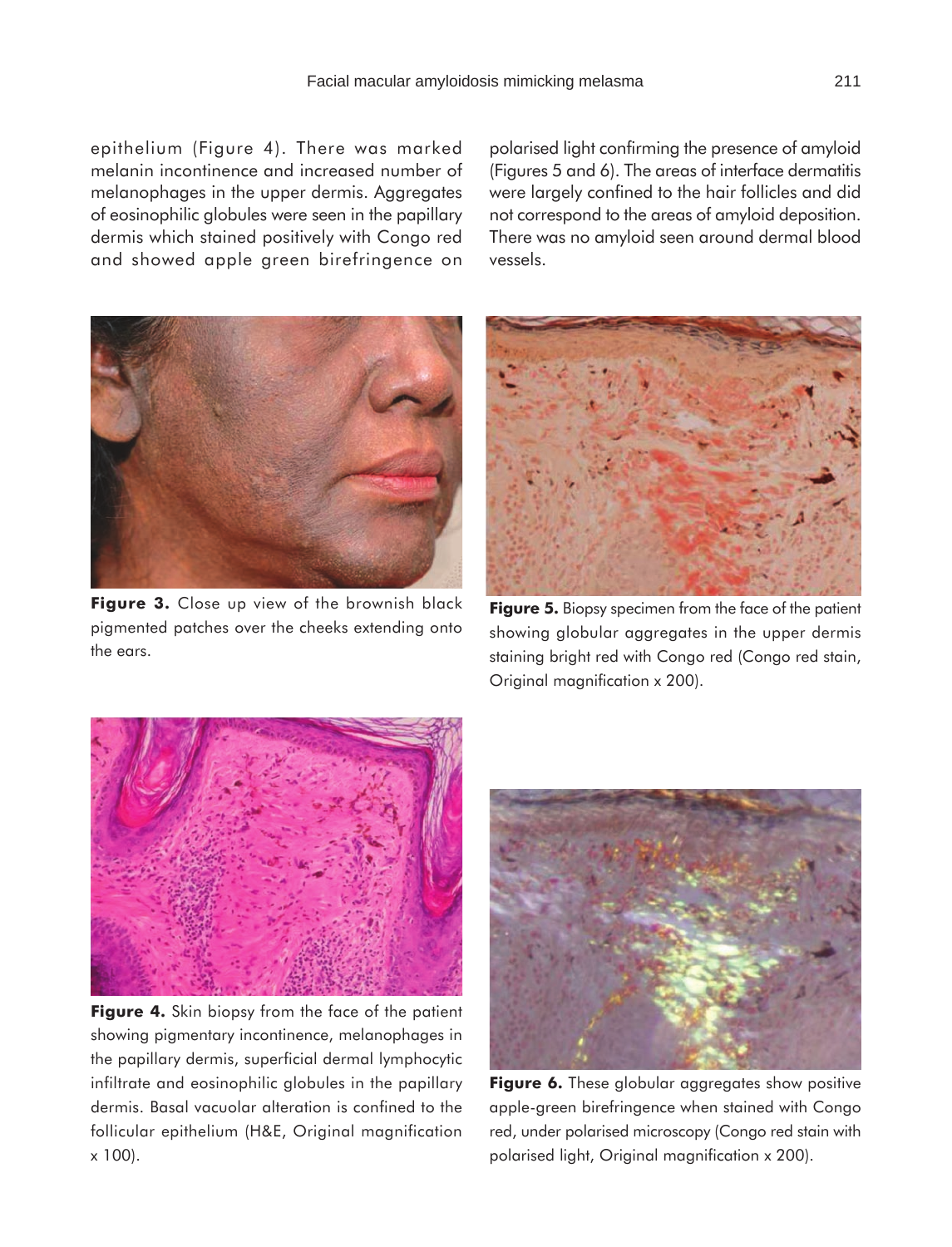### **Discussion**

In our patient the skin lesions were characterised by widespread homogenous dark brown pigmented patches over the face and neck. Histopathologically the amyloid deposits were limited to the subepidermal area arranged in eosinophilic globules in a linear fashion with no involvement of the adnexal structures, blood vessels and nerves to suggest systemic amyloidosis. The clinical features were unique in that the discolouration was fairly uniform with no papular or rippled pattern as expected in macular amyloidosis and lichen amyloidosus. The differential diagnosis in our patient included lichen planus pigmentosus, drug-induced pigmentation, phototoxic contact dermatitis and melasma. The diagnosis of lichen planus pigmentosus was considered due to the patient being of Indian origin, distribution over the sun-exposed areas and the steady progression of the pigmentation. However, histological findings showed absence of basal vacuolar alteration affecting the epidermis. There was only focal basal vacuolar alteration around occasional hair follicles, in association with a mild perifollicular lichenoid infiltrate. Notably, areas of amyloid deposition were abundant in the papillary dermis and absent around hair follicles. Melanophages were mainly present in association with the amyloid deposits. Phototoxic contact dermatitis was also considered in view of the rapid onset of the pigmentation within a few hours of sun-exposure and the prolonged outdoor excursion on the day of development of rash. Against this diagnosis was the absence of a history of contact with topical photosensitising substances and there was no history of sunburn or discomfort preceding the rash. A drug-induced pigmentation was initially considered as she was on premarin which had been reported to cause photosensitivity in 4-6% of individuals and was capable of causing phototoxic reactions. Extensive variants of macular amyloidosis have been described: hyperpigmented, hypopigmented, poikilodermatous, biphasic, blaschkoid, linear,

nevoid, ichthyotic and diffuse generalised. The largest study on primary cutaneous amyloidosis to date is by Wang et al<sup>1</sup> in 2001 who retrospectively studied 794 patients with PLCA. PLCA was found to be quite common in Chinese patients. Amongst the many types of PLCA, lichen amyloidosus was the commonest. Amongst the macular amyloidosis cases, various variants were described including vitiliginous, biphasic and extensive diffuse types. In our patient the sunexposure prior to the onset of the rash could be implicated. In a recent case report, sunlight was thought to be an important aggravating factor in the development of amyloidosis in some cases of PLCA.<sup>2</sup> As premarin (conjugated oestrogens) is known to be a photosensitiser and can cause a phototoxic reaction in 4-6% of individuals, we postulate that premarin may have contributed to the increase in photosensitivity in our patient who may have been susceptible to PLCA. Premarin has also been implicated in causing pigmentation in the oral mucosa in a 50-year old lady. A biopsy was performed and histology revealed focal melanosis.3

There has been some debate on the pathogenesis of PLCA. Chang et al<sup>4</sup> proposed that PLCA was a subgroup of interface dermatitis as they found dyskeratosis, vacuolar alteration of basal cells and pigmentary incontinence in their patients. The authors proposed that if a biopsy was taken at a late stage, only amyloid deposition and melanophages would be found perhaps offering an explanation as to why our patient showed basal vacuolar alteration and marked melanin incontinence.

Different mechanisms and two postulates, namely fibrillary body<sup>4</sup> and secretion theory<sup>5,6</sup> have been proposed on how amyloid is created but the mechanisms that cause epidermal damage and how amyloid fibrils are formed remains unknown. It has been hypothesised that focal epidermal damage possibly due to ultraviolet light, friction, etc. causes local degeneration of keratinocytes leading to apoptosis and conversion of